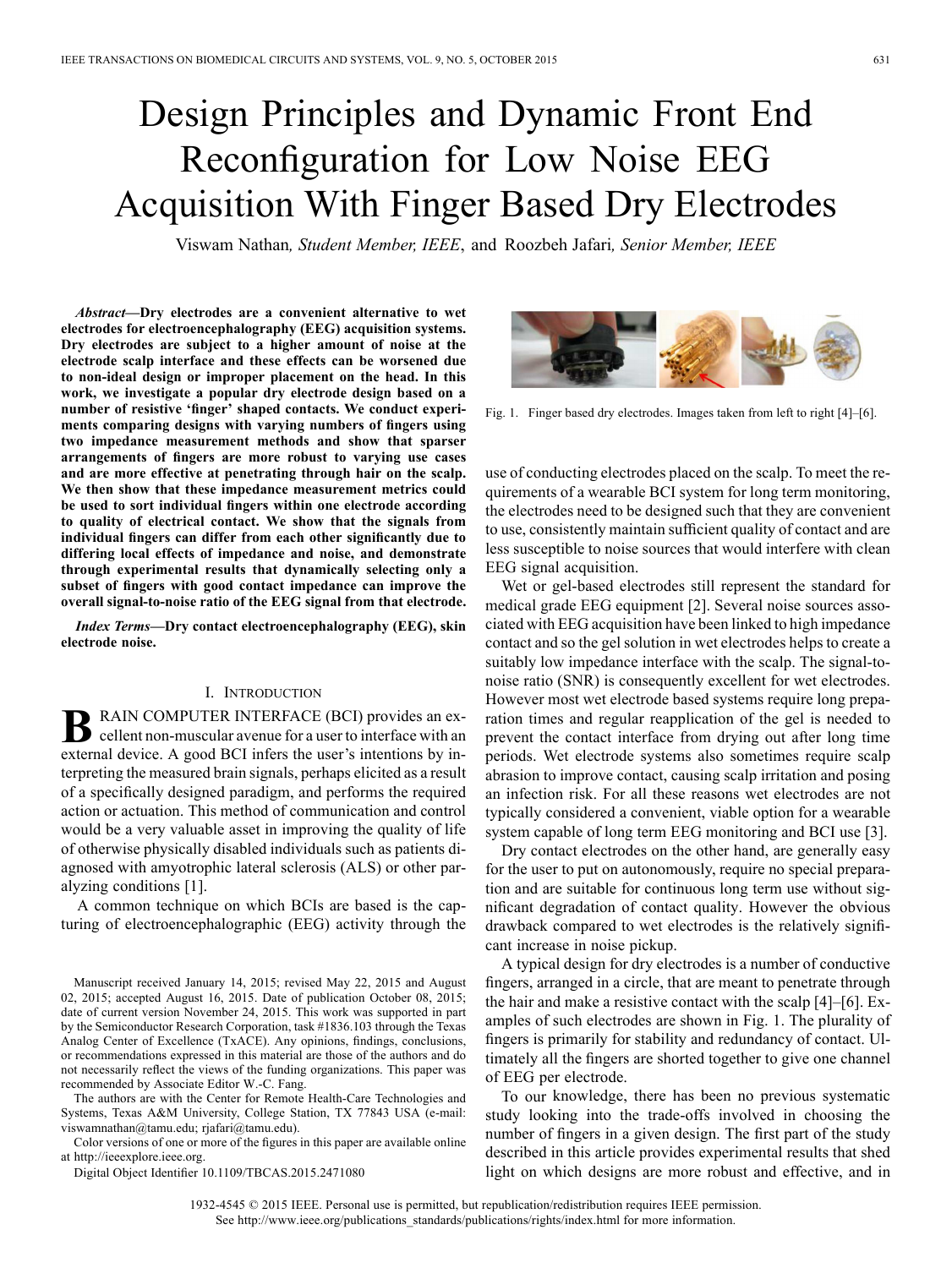doing so also presents a methodology for comparing different designs of dry electrodes in general.

There has also been no previous study analyzing the signals from each individual finger and the dynamics of the mixed signal obtained when all the fingers are shorted together. It is reasonable to expect that the different fingers on one electrode have different contact qualities for reasons such as skewed placement of the electrode or the interference of hair or sweat causing local effects on only some fingers. One question that follows is whether these local noise effects on a subset of fingers can adversely affect the overall EEG signal acquired from the combination of all fingers. If this is indeed the case, a natural follow-up question would be whether excluding these 'bad contact' fingers from the circuit improves the SNR of EEG acquisition. In order to investigate this we built two designs of electrodes for this second part of the study: an Individual Finger Channel (IFC) electrode to study and compare the signals picked up by individual fingers; and a Multiplexer (MUX) electrode that can disconnect any given finger from the overall signal path.

This article aims to grant a deeper insight into the electrode skin interface noise for dry electrodes, provide guidance for the improvement of existing finger-based electrode designs and propose a novel extension to the design that enables dynamic reconfiguration of the fingers to continually strive for better contact under varying scalp conditions and use cases.

## II. RELATED WORKS

The finger based dry electrode design itself has been presented in a few previous studies. In fact, the part used for the fingers and the active electrode design for this work were borrowed from [6]. In most of these works, a given dry electrode design is either independently measured for noise performance or is compared to a wet electrode in order to validate its performance. By contrast, in this work we compare different versions of finger-based dry electrodes to each other and attempt to draw some conclusions to aid design decisions. This approach was initially presented in our previous work [7] and is discussed further here. In addition, the analysis of individual finger contacts and the idea of selecting a subset of fingers have not been explored before by others; however the impedance measurement technique [8] and the assumptions about the associated noise at the electrode-skin interface [2], [9] are gleaned from previous studies. This idea of finger selection was also previously explored by us in [10] and it is supported and discussed more comprehensively in this article.

#### III. BACKGROUND

There are many sources of noise that affect EEG acquisition: motion artifacts, 50/60 Hz interference, capacitive interference, the half-cell effect and others [2], [9]. In this study, the electrodes are designed to be buffered and shielded to mitigate external interference, and motion artifacts are beyond the scope of this work. We are however concerned with noise sources that affect the electrode scalp interface and it has been shown that the effect of these noise sources is exacerbated by high impedance contact. The half-cell effect, for example, happens when the metal of the electrode comes into contact with an



Fig. 2. Electrode skin circuit model (image taken from [7]).



Fig. 3. Scalp impedance circuit with signal and reference electrodes (image taken from [7]).

electrolyte such as salt and sweat on the skin, causing an exchange of ions and the development of a potential difference directly proportional to the impedance of contact. Even for external interference, lower impedances of electrodes usually means better impedance matching and hence better rejection of common mode interferences such as 50/60 Hz noise. Therefore, scalp electrode impedance can be used to compare the effectiveness of different electrodes as well as different fingers on one electrode. Fig. 2 shows the details of the impedances involved in the contact with the scalp [2], [5].

 $Z_{ES}$  denotes the electrode scalp impedance due to the contact of the fingers.  $Z<sub>S</sub>$  denotes the impedance of the epidermis layer of the skin, whereas  $Z_D$  denotes the impedance of the inner dermis layer. The overall impedance faced by the electrode is given by the series combination

$$
Z_{\text{electrode}} = Z_{\text{ES}} + Z_{\text{S}} + Z_{\text{D}}.\tag{1}
$$

The type of finger used and the overall size of the electrodes remains the same in the electrodes studied in this work; hence we hypothesize that any major differences in the performances across electrode types will be due to the effect of high resistance contact with hair and electrode designs that avoid hair consistently, thus minimizing  $Z_{ES}$ , will perform better.

Fig. 3 shows the overall circuit model when two differential electrodes are used to measure EEG on the scalp.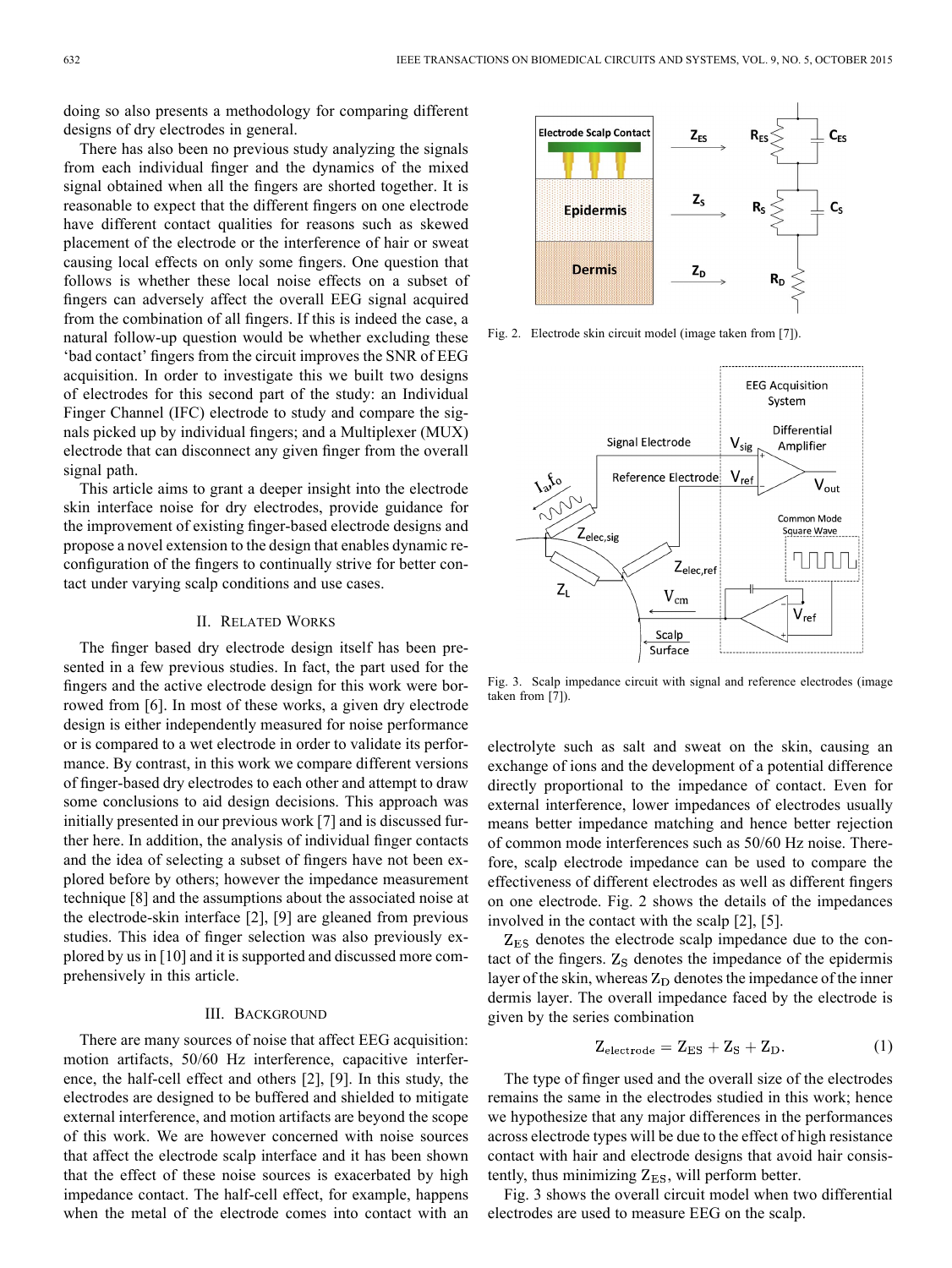

Fig. 4. (a) Circle 20: Outer ring of 16 fingers and an inner ring of 4 fingers. (b) Circle 17: Outer ring of 16 fingers and one finger at center. (c) Spread12: Outer ring of 8 fingers and an inner ring of 4 fingers. (d) Center 9: Outer ring of 8 fingers and one finger at center. (e) Default 8: Outer ring of 8 fingers. (f) g.Sahara: Dry electrode by g.tec [14] (image taken from [7]).

The positive or 'signal' electrode measures  $V_{sig}$  with respect to ground, whereas the negative or 'reference' electrode measures  $V_{ref}$  with respect to ground. If  $Z_{overall}$  denotes the overall impedance between the two electrodes, we have

$$
Z_{\text{overall}} = Z_{\text{elec,sig}} + Z_{\text{L}} + Z_{\text{elec,ref}}.\tag{2}
$$

The first term  $Z_{elec,sig}$  gives the impedance faced by the signal electrode, which is the same as  $Z_{\text{electrode}}$  in (1). Similarly,  $Z_{elec, ref}$  refers to the impedance faced by the reference electrode. In this work, the layout of the dry electrode used as the signal electrode is varied, but the reference electrode is always a wet adhesive patch. Consequently, in the model for the reference electrode, instead of the finger impedance  $Z_{ES}$  we have the impedance of the gel,  $Z_G$ . So we can re-write (2) as

$$
Z_{\text{overall}} = (Z_{\text{ES}} + Z_{\text{S}} + Z_{\text{D}}) + Z_{\text{L}} + (Z_{\text{G}} + Z_{\text{S}} + Z_{\text{D}}). \quad (3)
$$

The additional term  $Z_L$  represents the impedance of the length of scalp between the two electrodes. Using an adhesive electrode for the reference is evidently not feasible for a wearable EEG system, however for the purposes of comparing different types of dry electrodes we did not want to introduce the uncertainty of using a dry electrode for the reference as well. We assume all impedances except  $Z_{ES}$  described in (3) remain constant during all experiments. For the second part of the study involving individual finger analysis and finger selection, the model still applies but here  $Z_{ES}$  represents a single finger or a subset of selected fingers.

#### IV. HARDWARE DESCRIPTION

#### *A. EEG Acquisition Board*

We used a custom platform that uses the TI ADS1299 analog front end for 8-channel EEG acquisition, an MSP430 microcontroller and Bluetooth for wireless data transmission. This platform has been verified for BCI tasks and more details can be found in our previous works [11]–[13].

#### *B. Traditional Finger Based Dry Electrodes*

In this section, we provide brief physical descriptions of the various electrodes used for the study looking into the effects of varying the number of fingers and their arrangement in the traditional finger based dry electrode design.



Fig. 5. IFC electrode front and back (image taken from [10]).



Fig. 6. MUX Electrode front and back (image taken from [10]).

Fig. 4(a)–(e) shows the five different configurations, with the number of fingers ranging from 8 to 20, designed and evaluated in this work. For all the electrode designs, the distance from the center of the PCB to the outermost ring of fingers is 0.72 cm, so the span of scalp coverage is the same for all electrodes. We used gold plated, spring loaded fingers of height 0.45 cm and diameter 0.11 cm at the point of contact.

We also included the g.SAHARA dry electrode by g.tec [14] [Fig. 4(f)] in all our experiments just to ensure that the results from our custom electrodes are comparable to that of a commercially available one. This electrode also has an outer ring of 8 fingers similar to the 'Default  $8'$  [(Fig. 4(e)].

## *C. Individual Finger Channel (IFC) Electrode*

For the second part of the study looking into the local noise effects for each individual finger contact of the electrode, we built an electrode that isolated the signals from each finger into separate channels. The electrode built for this purpose (Fig. 5) has an overall PCB height of 3.76 cm, and consists of 8 fingers arranged and spaced in the exact same 'Default 8' configuration described earlier. However, the difference with this design is that the signal from each finger is immediately buffered before being sent through the cables into separate channels of the ADC on the EEG board. Fig. 7(a) and (b) illustrate the difference between a traditional finger-based electrode and this custom IFC electrode respectively.

Our hypothesis is that the overall signal from the traditional electrode in Fig. 7(a) could be improved by rejecting the indi-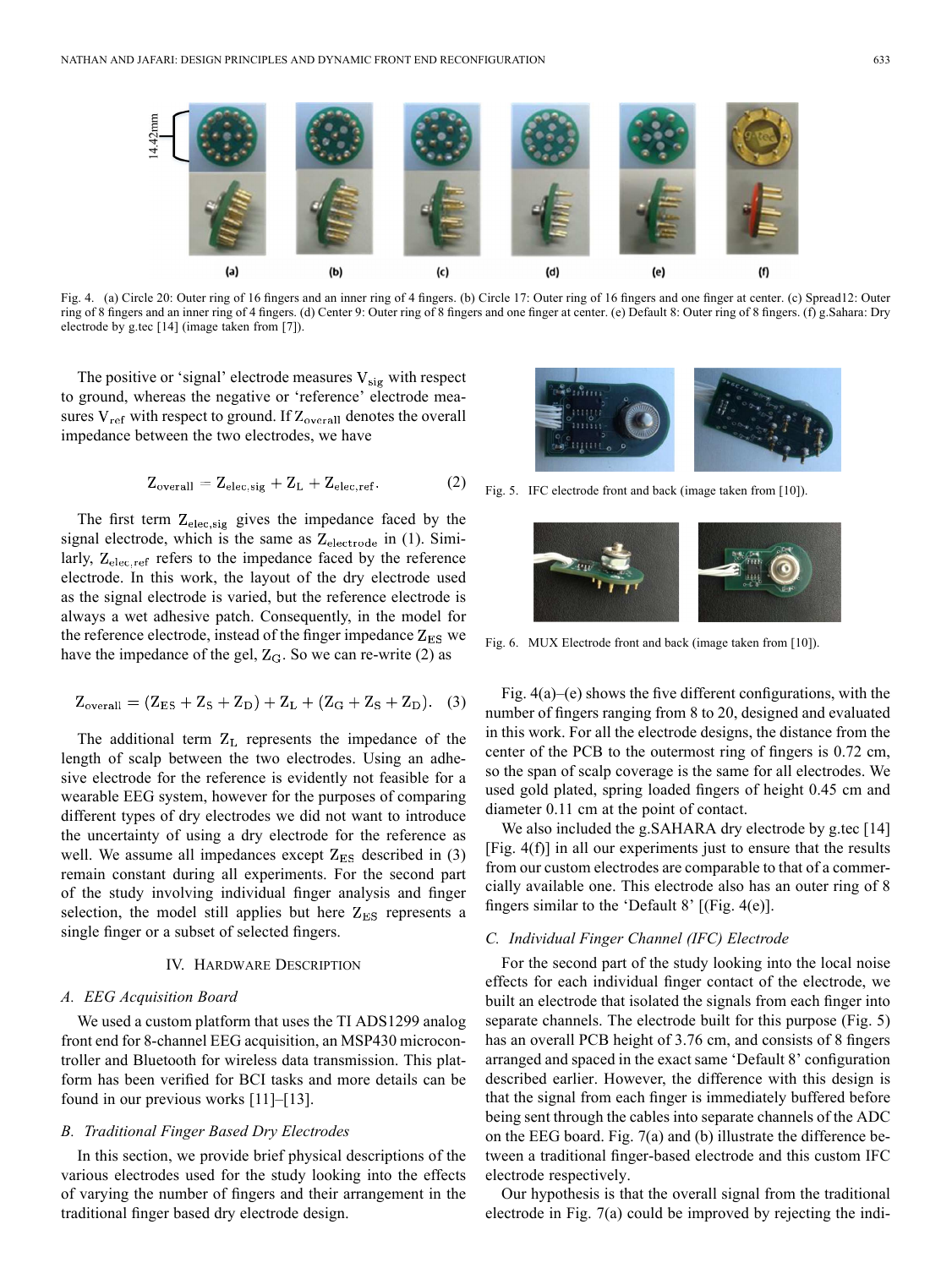

Fig. 7. (a) Traditional finger electrode circuit. (b) IFC electrode circuit. (c) MUX electrode circuit (image taken from [10]).

vidual signals from one or more fingers in the circuit if they are picking up too much noise. Using an estimate of the impedance on each finger, we can generate the mixed signal that would be obtained from any combination of fingers on the IFC electrode. This can be used to test the hypothesis, and the methods to do so are described in detail in Section V.C. It must be stressed that this electrode is not meant to be a practical replacement for existing EEG electrodes, and is merely intended for exploratory analysis looking into the difference between individual fingers' signals on one electrode.

# *D. Multiplexer (MUX) Electrode*

In order to validate the analysis from the IFC electrode, we also designed a MUX electrode that can actually switch between using any combination of 8 fingers using an 8:1 analog MUX. Figs. 6 and 7(c) show images of the electrode and the circuit schematic respectively. The overall PCB height is 3.3 cm, and again the same Default 8 configuration is used. As opposed to the IFC electrode which was built purely for experimental study, this MUX electrode can be considered a prototype to show the functionality of finger selection added to a typical electrode design.

## *E. Wet Electrode*

We used the commercial Arbo pre-gelled ECG electrode as the reference electrode in all experiments in this work.

## V. METHODS

Our working assumption throughout this study was that the impedance of contact of the dry electrode finger on the scalp is directly proportional to the amount of noise induced on the acquired signal. Most noise sources at the scalp electrode interface, such as the half-cell effect, have been shown to be directly proportional to the impedance of contact by previous studies [9]. Moreover, if the contact with the scalp is disrupted by hair, this would result in a high impedance contact and poor pickup of EEG. Hence, in this Section V, Subsections A and B describe two different methods to estimate the impedance of contact. These were used in the study evaluating the relative merits of using different numbers of fingers in the electrode design. These techniques were then leveraged in the subsequent study looking into individual finger analysis and the possibility of improving the signal through finger selection as detailed in Subsections C and D.

## *A. Impedance Excitation Response*

To estimate scalp electrode impedance we can inject current at the signal electrode, shown as  $I_a$  in Fig. 3. When this current is a sinusoid of known frequency  $f_0$ , then the frequency response of  $V_{\text{out}}$  at  $f_0$  is dominated by the voltage drop across the overall impedance of the circuit due to the injected  $I_a$ . The power spectral peak of  $V_{\text{out}}$  at  $f_0$  is termed the 'impedance excitation response', and is directly proportional to the impedance faced by the constant current  $I_a$ .

#### *B. Common Mode Signal Injection*

Another indirect measure of the scalp electrode contact impedance is the common mode rejection ratio (CMRR) of the circuit described in Fig. 3. CMRR is a measure of how well the differential amplifier can reject signals that are common to both  $V_{\text{sig}}$  and  $V_{\text{ref}}$ . The output of the differential amplifier can be written as

$$
V_{\text{out}} = G_{\text{diff}}(V_{\text{sig}} - V_{\text{ref}}) + G_{\text{cm}} \frac{(V_{\text{sig}} + V_{\text{ref}})}{2}.
$$
 (4)

Where  $G_{\text{diff}}$  and  $G_{\text{cm}}$  represent the differential gain and common mode gain of the amplifier, respectively. EEG signals of interest are in the *difference* between the two measured signals given by the first term  $G_{\text{diff}}(V_{\text{sig}} - V_{\text{ref}})$ , and the common mode between the two electrodes is given by the second term and this is typically comprised of uniformly received sources of noise or other undesirable signals.

In ideal situations this common mode is rejected by the amplifier since  $G<sub>cm</sub>$  is very small. In the ADS1299 analog front end used in this work for example, the ratio of  $G_{\text{diff}}$  to  $G_{\text{cm}}$ is at least 110 dB [15]. However, CMRR decreases when there is an impedance mismatch between the two electrodes. For example, we consider the measurement of steady state visually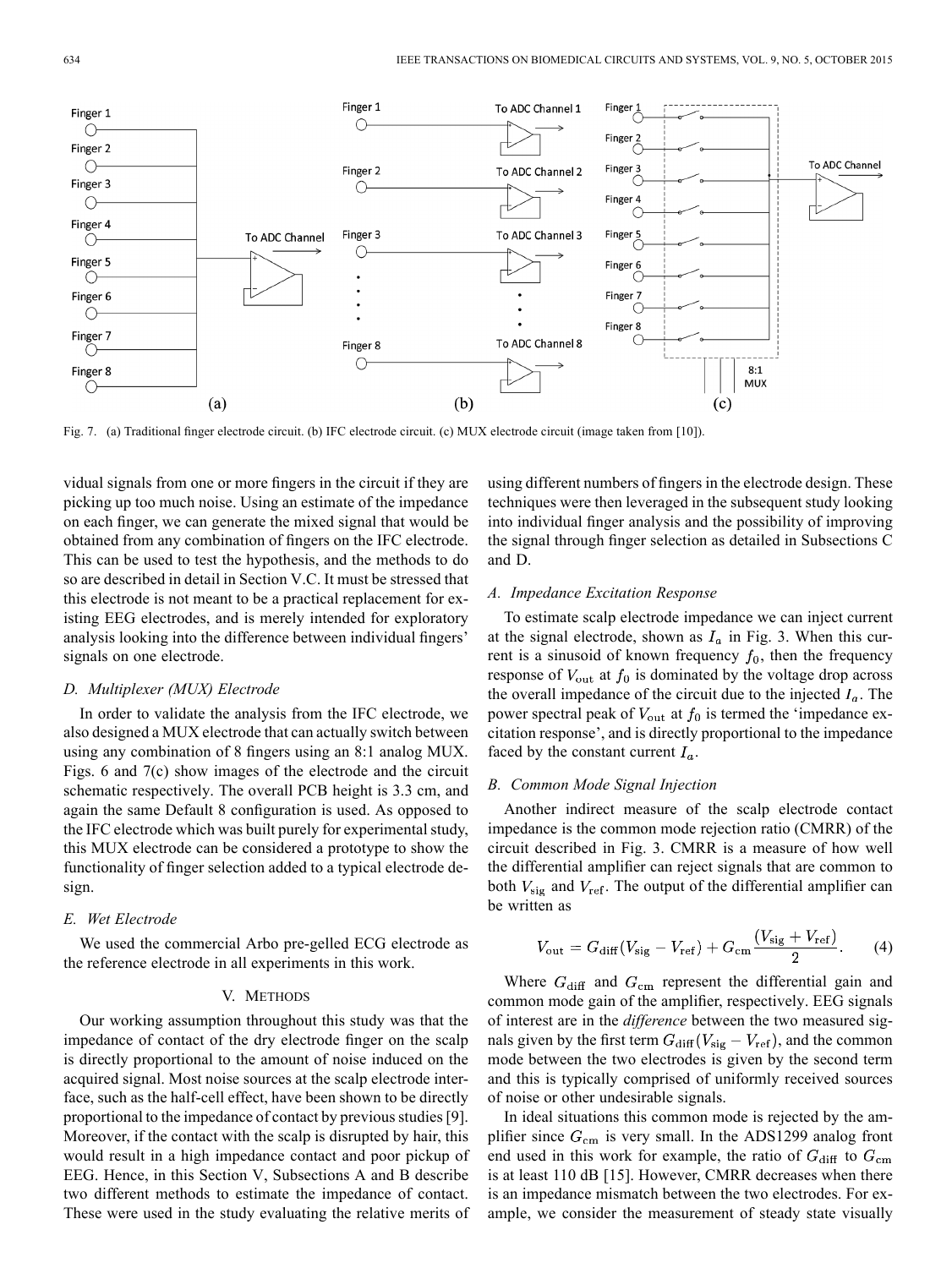evoked potentials (SSVEP), the brain's response to being presented with a visual stimulus at a regular frequency. These potentials are strongest at the occipital region at the back of the head [16] and so the signal electrodes are placed here while the reference electrode is placed in a region with suitably lower magnitude of SSVEP such as the right mastoid. EEG signals appearing elsewhere on the scalp, in the frontal region for example, as well as muscle artifacts are assumed to be picked up equally by both the signal and reference electrodes and become a part of the common mode. If the signal electrode faces a different impedance than the reference electrode, then it measures the 'common' signals differently too. This in turn means that the frontal signals and the artifacts are no longer part of the common mode and become part of the differential mode instead. Thus, in the differential signals measured, the frontal signals and artifacts will be mixed in with the desired occipital signals.

In our experiments, one of the two electrodes is always a wet electrode with 'ideal' skin contact. This means that the relatively poor contact of the dry signal electrode results in an impedance mismatch with the reference electrode which in turn causes an increase of the common mode at the final output. In other words, as the contact impedance of the dry electrode gets better, and matches that of the ideal wet contact reference, the CMRR of the circuit improves. In practice, it is not easy to measure CMRR as the common noise entering the circuit at any given time is not easily characterized. However, a signal with known characteristics intentionally added to the common mode can serve as a common mode measurement trace. The CMRR can then be readily estimated by measuring the amount of rejection of this known signal at the output.

For bio-potential measurements, apart from the signal and reference electrodes, a third bias electrode is also attached to the body as part of an active driven right leg (DRL). This bias is applied equally to both the electrodes and hence is also a part of the common mode. In our design, shown in Fig. 3, we add an AC square wave at a known frequency on top of this DC bias which will serve as the CMRR measurement trace. Any mismatch in contact impedance between electrodes would result in an increased presence of the square wave signal in the output. The power of the known common mode square wave frequency in  $V_{\text{out}}$  is thus directly proportional to the impedance faced by the signal electrode. This method of contact impedance estimation was previously shown in [8].

## *C. Exhaustive IFC Electrode Combination Analysis*

Since the IFC electrode acquired signals from each individual finger independently and simultaneously, it afforded us the opportunity to uniformly compare the performances of all possible combinations of fingers for the same epoch of EEG. Exhaustively looking at all possible combinations is acceptable in this case since this electrode is meant only for experimental analysis offline and we wanted to ensure we could study the characteristics of the true optimum combination of fingers.

In our experiments, a wet electrode was placed right next to the IFC electrode to provide a ground truth signal. The noise on the wet electrode was assumed to be negligible and it is considered an ideal electrode. This is not strictly true since any electrode will be subject to some amount of noise, but we can safely assume that the amount of noise on the wet electrode is much lower than that on dry contacts and it is the best baseline available for EEG. Therefore, for each set of signals we have

$$
NoiseRMSi = FingerRMSi - WetRMS.
$$
 (5)

Where *i* indicates a given finger on the electrode,  $\text{FingerRMS}_i$ is the root mean square (RMS) of the signals from Finger  $i$ , WetRMS is RMS of corresponding signals from wet electrode and  $\text{NoiseRMS}_i$  is the RMS noise magnitude for Finger  $i$ . In the traditional finger electrode, we can model the finger contacts as impedances connected in parallel. Using the contact quality measure, we can obtain the impedance  $Z_i$ , and consequently the admittance  $Y_i$ , for each finger. Then for any given combination of fingers, we can calculate the contribution of each finger to the resulting parallel circuit. For example, for Fingers 1, 2 and 3 in parallel, the contribution fraction of Finger 1 is given by

$$
C_1 = \frac{Z_2 || Z_3}{Z_1 + (Z_2 || Z_3)} = \frac{Y_1}{Y_1 + Y_2 + Y_3}.
$$
 (6)

In truth, the impedance is composed of both a resistance and capacitance so it would be frequency dependent; but we are only interested in the low frequency region where the electrode-skin interface noise, which is 1/f in nature, would dominate. Therefore, we can ignore the effect of the capacitance. Once we have the contribution fractions of each finger in a given combination, we can compute the overall RMS noise power for that finger combination as

$$
\sqrt{(C_1 \times \text{NoiseRMS}_1)^2 + \dots + (C_n \times \text{NoiseRMS}_n)^2}.
$$
\n(7)

Where  $C_n$  is the contribution of finger n in the current combination and  $NoiseRMS_n$  is the RMS noise magnitude of individual finger  $n$  defined earlier.

Similarly, we can also estimate the overall EEG signal, as opposed to just the noise, by applying the same contribution fraction on the signals from any combination of fingers

$$
Signalx = C1 \times \text{Finger}1 + \dots + Cn \times \text{Finger}n.
$$
 (8)

Where  $Signal<sub>x</sub>$  is the mixed EEG signal for finger combination  $x, C_n$  is the contribution of finger n in the current combination and  $\text{Finger}_n$  is the EEG signal from Finger n.

# *D. MUX Electrode Finger Selection*

A key difference between the IFC electrode and the MUX electrode is that different combinations of the MUX electrode fingers cannot be uniformly compared to each other due to the time delay involved in switching between the different combinations. This is an issue because the EEG signals they are measuring as well as the noise levels are non-stationary. So an exhaustive comparison of all possible finger combinations is not feasible. However, we found through IFC electrode experimental results, to be shown in Sections VII.D and E, that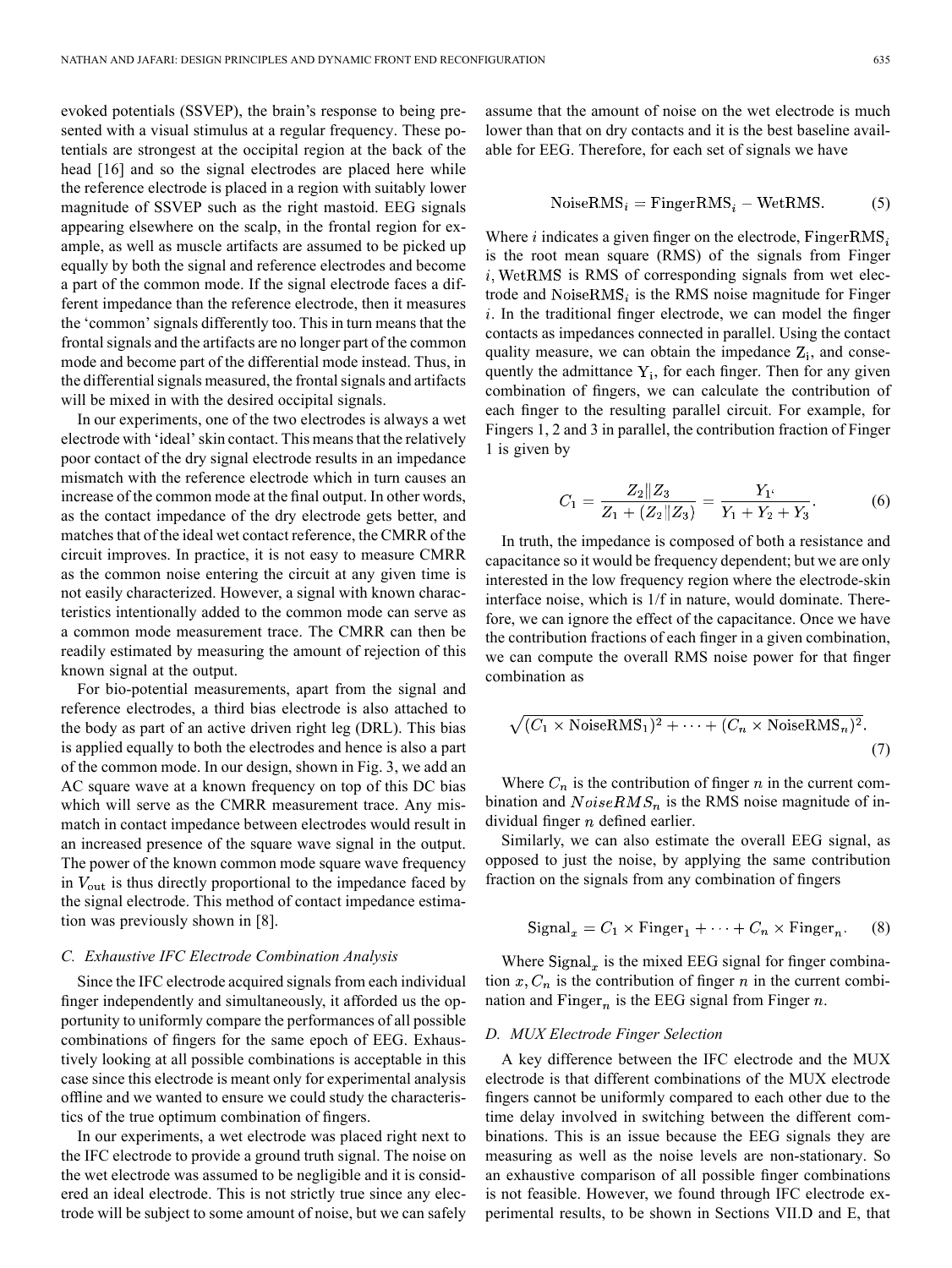

Fig. 8. Impedance measurement at FT8 (a) without headband and (b) with headband.

individual fingers that exhibit poor impedance contact are likely to be noisier as well. Therefore, at the start of every MUX electrode experiment we heuristically identified a few good and bad fingers, based on the contact quality measure, and defined combinations that avoided the bad fingers. This process is further detailed in the experimental protocol of Section VI.E.

## VI. EXPERIMENTAL SETUP

In this section we describe the objectives of the various experiments as well as the protocols. Subsection A aims to compare the different electrode types using impedance measurements on the scalp. Subsection B compares those same electrode types with the performance in a BCI task as the criteria. Subsection C repeats the impedance measurements of the electrodes on the hairless forearm to contrast with the effects of hair on scalp. Finally, Subsections D and E describe the experimental protocols for IFC and MUX electrodes, respectively.

#### *A. Impedance Measurement on Scalp*

We defined three different use cases:

- No Adjust: The EEG cap is put on and no efforts are made to adjust the contact of the electrode
- Adjust: After putting on the cap, the electrode is twisted and pushed downwards in an effort to penetrate through the hair and make good contact
- Headband: After making efforts to penetrate the electrode through hair, we add a tight headband on top of the electrode to provide an additional downward push for better contact.

The reasoning behind defining these three use cases was to determine whether certain electrode designs would exhibit more robustness in the face of varying capping scenarios. The EEG cap used was a commercial one which was a part of the g.SA-HARA system by g.tec. An example of the setup for measurement at FT8 with and without the headband is shown in Fig. 8.

One trial of the experiment consisted of about 10 seconds of current injection, with the impedance excitation response collected for each of the 10-second trials under each of the three use cases defined above. Three such trials were conducted for each electrode type in both the temporal FT8 position and the frontal AFZ position according to the 10–20 electrode placement system [17]. The cap was taken off and the hair was readjusted between trials to randomize the contact each time. The impedance excitation response was collected on six human subjects, with varying amounts of hair across subjects. A 24 nA sinusoidal AC current at a frequency of 30.5 Hz was injected and

the peak of the power spectral density (PSD) estimate at that frequency was taken as the impedance excitation response in units of  $mV^2/Hz$ . This in-band frequency is a constraint of the hardware being used; the current injection circuits are internal to the ADS1299 chip and the frequency of current injection is fixed to be in-band.

# *B. SSVEP SNR and CMRR Measurement*

SSVEPs, introduced in Section V.B, are a well-known EEG response used in BCI tasks. We wanted to see if certain electrode designs elicited better, i.e., higher SNR, SSVEPs on average due to better contact. One session consisted of 4 separate trials of 10 seconds each with the subject fixating on the target flashing LED (18 Hz frequency). Three such sessions were collected for each electrode type, with the cap taken off and put back on between sessions to randomize the contact. The data was collected for seven subjects in the 'Headband' case for the best possible contact scenario. The signal electrode was placed at the occipital location OZ, referenced to a wet electrode at the right mastoid. Successfully captured SSVEPs would result in a peak in the PSD of the EEG data at the target frequency. For SSVEP, SNR was defined as the ratio of the target frequency PSD peak to the peaks in the nearby non-target frequencies. The common mode square wave of 6 mV amplitude was added at 61 Hz throughout the tests and the PSD peak at this frequency was noted as the common mode signal power measured in units of  $\mu$ V<sup>2</sup>/Hz. Since the common mode injection is done by our own custom circuit, the frequency of the signal is controllable and is set to be out-of-band for measurements simultaneously with EEG.

### *C. Impedance Measurement on Forearm*

One of the major reasons we predicted for some electrode designs performing better than others was the ability to avoid hair. In order to confirm this effect, we designed a control experiment by measuring the impedance excitation response for the various electrode types with the signal electrode on the forearm in an area with little to no hair for seven subjects.

## *D. IFC Electrode Experiments*

Alpha rhythms are strong EEG waveforms with known characteristics observed when a subject closes his/her eyes [3]. In contrast to SSVEP, this EEG response can be recorded on almost all parts of the scalp. This allowed us to use a wet electrode as an ideal electrode placed on the forehead in a region with no hair. The IFC electrode is placed right next to the wet electrode in a region with hair. We can safely assume that the EEG alpha signal will be almost identical between the two electrodes at this distance [4], but at the same time the fingers on the IFC electrode will pick up varying amounts of noise due to high impedance contact. We intentionally did not place electrodes at location OZ like the previous SSVEP measurement setup because, as will be confirmed by the results of the impedance measurement experiments, high impedance contact with hair is one of the factors in the increase of noise in the electrode. So we wanted to place the wet electrode in a region without any hair to ensure a clean gold standard signal, and also keep the IFC electrode in a region with hair for a more realistic, noisy and uneven contact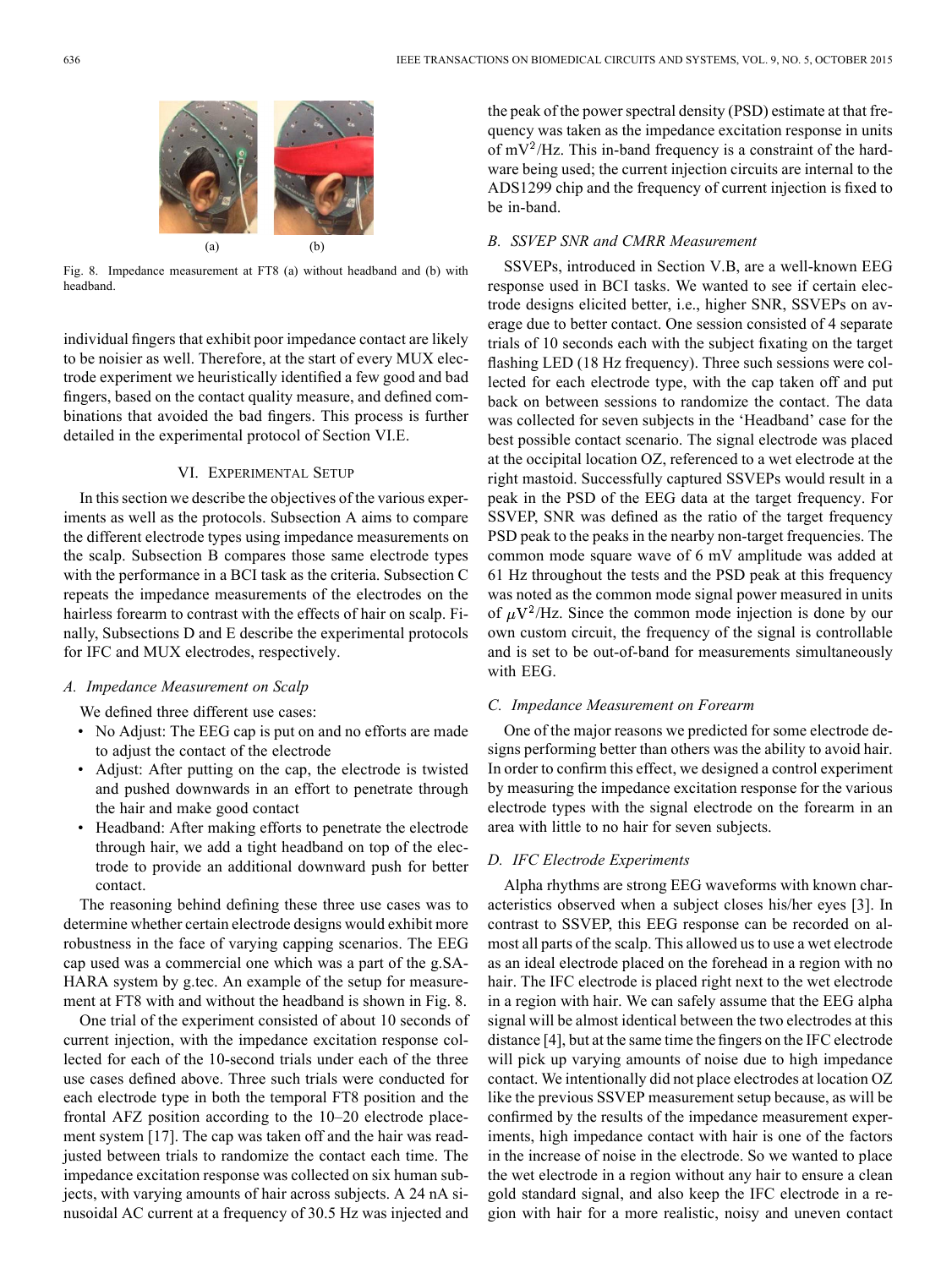| TABLE I<br><b>AVERAGE IMPEDANCE EXCITATION RESPONSE AT FT8</b> |                                                             |          |          |
|----------------------------------------------------------------|-------------------------------------------------------------|----------|----------|
|                                                                | <b>Average Impedance Excitation Response</b><br>$(mV^2/Hz)$ |          |          |
| <b>Electrode Type</b>                                          | No Adjust                                                   | Adjust   | Headband |
| Default 8                                                      | 5,637.5                                                     | 1,591.3  | 311.3    |
| Center 9                                                       | 8,663.5                                                     | 1,923.1  | 287.0    |
| Spread 12                                                      | 8,895.9                                                     | 2,102.5  | 174.8    |
| Circle 17                                                      | 21,617.3                                                    | 7,679.6  | 470.3    |
| <b>Circle 20</b>                                               | 46,327.5                                                    | 19,853.5 | 1,029.4  |
| g.SAHARA                                                       | 9,037.6                                                     | 3,059.8  | 511.4    |

TABLE II AVERAGE IMPEDANCE EXCITATION RESPONSE AT AFZ **Average Impedance Excitation Response** 

|                       |           | $(mV^2/Hz)$ |          |
|-----------------------|-----------|-------------|----------|
| <b>Electrode Type</b> | No Adjust | Adjust      | Headband |
| Default 8             | 6,812.7   | 1,753.61    | 268.2    |
| Center 9              | 9.822.0   | 831.4       | 67.9     |
| Spread 12             | 6,046.5   | 738.9       | 38.3     |
| Circle 17             | 28,294.4  | 4,420.1     | 692.5    |
| Circle 20             | 68,994.5  | 8,026.9     | 376.0    |
| g.SAHARA              | 10,157.2  | 3,864.9     | 150.8    |

among the different individual fingers. Since we want the EEG signals from these two electrodes to be largely the same, placing them next to each other on the forehead in this way and relying on alpha measurements was the only feasible option. Data was collected from 5 subjects with two sessions per subject. Each session involved 20 trials of about 10 seconds of eyes-closed alpha, with the electrode randomly readjusted between sessions to generate a larger variety of contacts to support the data set.

## *E. MUX Electrode Experiments*

The MUX electrode experiments were designed in a similar manner to the IFC electrode experiment: 5 subjects performed the alpha task with the MUX electrode placed on the forehead close to a wet electrode for comparison. At the start of every session, on the MUX electrode, one finger was switched on while the rest of them were disconnected in order to measure that finger's contact impedance. The process was repeated in turn for each finger until we had the contact impedance of every individual finger. We then heuristically identified 4 or 5 'good' fingers, i.e., those fingers that had a relatively low impedance of contact, among the 8 available and then identified three combinations for each subject that involved only some subset of these good fingers. The objective was to see if any of these 'good combinations' performed better than the default case of using all eight fingers. So the experiment involved alternating between one trial of alpha for the good combination and one trial with the 'all fingers' combination. There were 30 trials for each combination leading to a total of 90 trials for each subject. Over this relatively large number of trials, we assume the better combination of fingers would on average show better correlation with the nearby wet electrode.

#### VII. DISCUSSION OF RESULTS

#### *A. Scalp Impedance Measurement*

Tables I and II show the average impedance excitation responses (defined in Section V.A) for the different electrode types at the FT8 and AFZ scalp locations respectively. The data is ordered according to the three use cases: 'No Adjust', 'Adjust' and 'Headband' defined in Section VI.A. For both the scalp locations, the electrodes with lower density of fingers show better impedances in all use cases.

When comparing the high density electrodes' (Circle 17 and Circle 20) impedance samples with those of the remaining low

TABLE III AVERAGE SSVEP SNR AND COMMON MODE POWER

| <b>Electrode Type</b> | <b>Average SNR</b> | <b>Average Common</b><br><b>Mode Signal Power</b><br>$(\mu V^2/Hz)$ |
|-----------------------|--------------------|---------------------------------------------------------------------|
| Default 8             | 4.097              | 1107.42                                                             |
| Center 9              | 4.035              | 818.28                                                              |
| Spread 12             | 3.927              | 2906.09                                                             |
| Circle 17             | 4.240              | 1637.51                                                             |
| <b>Circle 20</b>      | 3.781              | 4298.59                                                             |
| g.SAHARA              | 4.635              | 601.05                                                              |

density electrodes (Default 8, Center 9, Spread 12 and g.SA-HARA), the one-sided t-test showed a p-value  $< 0.004$ , thus rejecting the null hypothesis that the lower density electrodes show equal or higher impedance. This can be considered a statistically significant result since there are more than 100 samples of impedance for each electrode type when the data from all subjects and capping conditions is aggregated. It can also be observed that the higher density configurations show exceptionally high impedance excitation responses for the 'No Adjust' case and these responses are drastically reduced for the 'Headband' case. Repeating the above one-sided t-test for only the 'Headband' impedance data shows p-values as high as 0.22. This shows that these high density electrode types depend on effective preparation of scalp electrode contact by adjusting the electrode to penetrate through the hair, after which they could perform similarly to the low-density ones. Conversely, the low density configurations do not show as much variance between the 'No Adjust' and 'Headband' cases which indicates that they are more robust in the face of varying capping conditions.

## *B. SSVEP SNR and CMRR*

Table III shows the average SSVEP SNR values (defined in Section VI.B) across all trials for seven subjects using the different electrode types as well as their respective common mode signal powers (defined in Section V.B).

In most cases the SSVEP SNR of each electrode type is strongly correlated with its corresponding common mode signal power. As noted before, the SSVEP experiments were all conducted under ideal 'Headband' conditions, so the disparity in contact impedance between high and low density electrodes is not too large. The Circle 17 common mode power is suitably low due to this preparation, but the Circle 20 continues to have relatively poorer contact and this in turn adversely affects its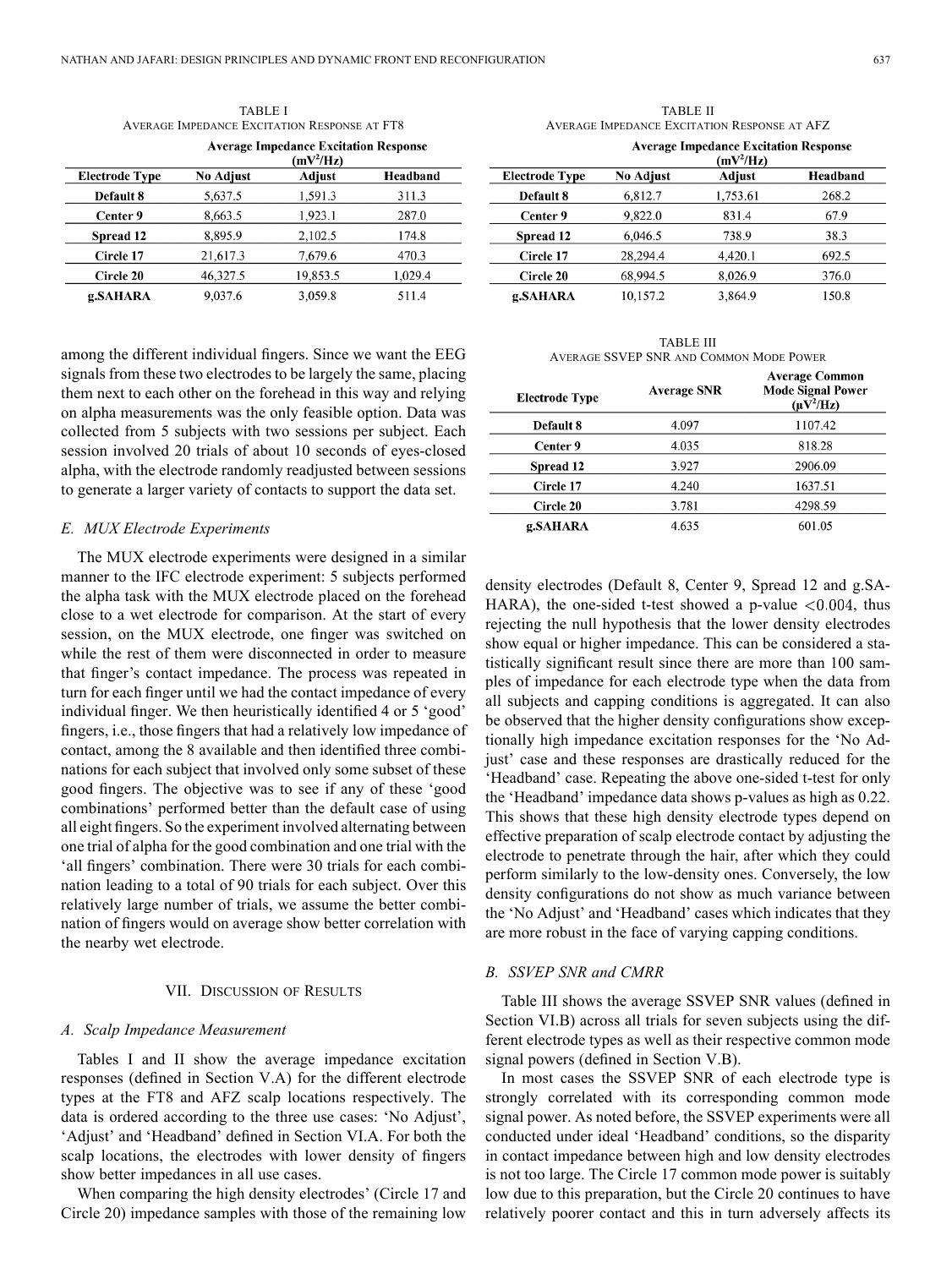

Fig. 9. Log scale plot of power spectrum from each of the fingers of IFC electrode and wet electrode (image taken from [10]).

|                | AVERAGE IMPEDANCE EXCITATION RESPONSE ON FOREARM            |  |  |
|----------------|-------------------------------------------------------------|--|--|
| Electrode Type | <b>Average Impedance Excitation</b><br>Response $(mV^2/Hz)$ |  |  |
| Default 8      | 8285.49                                                     |  |  |
| Center 9       | 8502.23                                                     |  |  |
| Spread 12      | 7485.19                                                     |  |  |
| Circle 17      | 2777.65                                                     |  |  |
| Circle 20      | 3181.43                                                     |  |  |

TABLE IV

SSVEP SNR. The data in general validates the assumption that EEG task performance is inextricably linked to the contact quality, and an electrode is unlikely to show a high performance with poor impedance contact. There was a negative correlation of  $-0.797$  between average SNR of SSVEP and the corresponding common signal power. We also noted a significant performance difference between the Default 8 and g.SAHARA configurations despite their similar structure. The probable reason for this is the increased height and thickness of the fingers on the commercial g.SAHARA compared to our designs.

#### *C. Forearm Impedance Measurement*

Table IV shows the average impedance excitation response collected for each of the different electrode types as they were placed on the forearm of the seven subjects in an area with no hair. The results support the hypothesis that high density configurations suffer in performance primarily due to the effect of hair. Circle 17 and Circle 20 show a marked improvement in impedance compared to the other types.

# *D. Individual Finger Analysis*

In order to test the hypothesis that selecting a subset of fingers on a given electrode could improve the overall signal, we first attempted to show that the signals obtained from each individual finger could indeed be significantly different. We plotted the power spectrum of the signals from each of the fingers on the IFC electrode placed on the scalp as well as the signals from a wet electrode placed nearby for comparison. An illustrative case for one session of alpha on Human Subject 1 is shown in Fig. 9. Only 7 fingers of the IFC electrode were used since the 8th channel of the EEG acquisition board was reserved for the clean signals from the wet electrode.

Evidently there are significant differences in the frequency spectrum, with at least four fingers—Fingers 2, 3, 4 and 5—showing significantly higher noise levels compared to the others. The wet electrode has the least amount of noise and hence the lowest power as well. The peak at approximately 10 Hz corresponds to the EEG response in the state of alpha. Among the three 'good' fingers—Fingers 6, 7 and 8—the frequency response is mostly overlapped with that of the wet electrode in the higher frequencies, but there is a noticeable separation in the lower frequencies. This confirms that the noise experienced by the dry electrode fingers is 1/f in nature, which agrees with previous findings on skin interface noise [9]. Another observation is that the fingers with higher noise also showed worse contact quality. The example in Fig. 9 shows in the upper right corner the corresponding rankings for the contact quality of the fingers according to the common mode based impedance measure described in Section V.B. This confirms that the noise is related to the impedance of the contact and allowed us to use the common mode based contact quality measure as the basis for finger selection.

#### *E. IFC Electrode Experiments*

On the IFC electrode, the mixed signals from all possible combinations of fingers were exhaustively generated using the techniques described in Section V.C. The Noise RMS for each of these combinations of fingers was generated using (7). For all subjects and sessions, there were always several combinations better than the 'all fingers' combination in terms of noise. The top four combinations in terms of noise magnitude as well as the combination corresponding to all fingers, averaged across all sessions and subjects are shown in Table V. Note that 'Best Combination #1' refers to the averaged noise magnitude from the very best combination from each session, but the identity and number of fingers that correspond to the best combination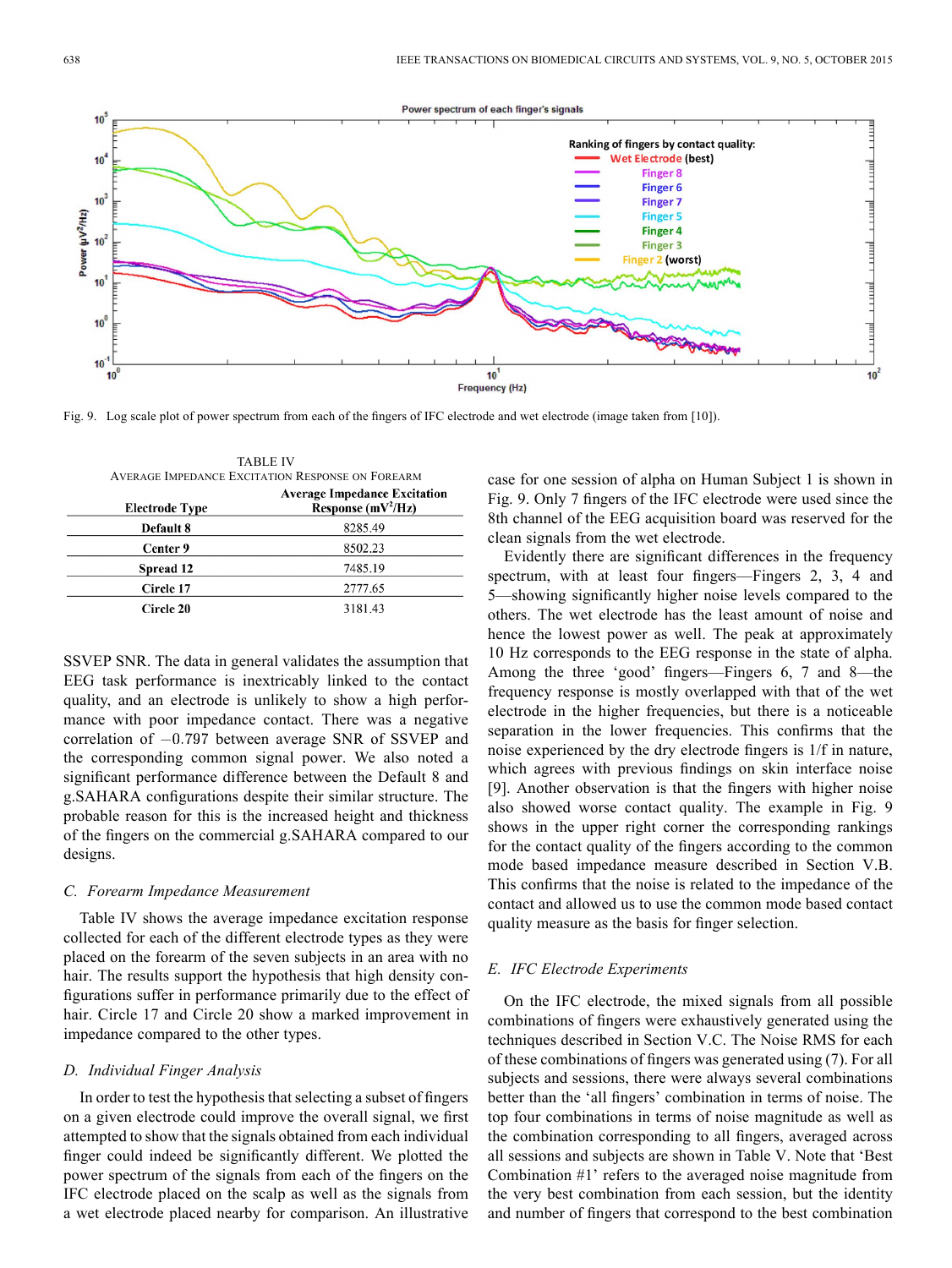| TABLE V                                                  |  |  |
|----------------------------------------------------------|--|--|
| AVERAGE RMS NOISE MAGNITUDE FOR BEST FINGER COMBINATIONS |  |  |
| COMPARED WITH 'ALL FINGERS' COMBINATION                  |  |  |

| <b>Finger Combinations</b> | <b>Average RMS Noise magnitude</b><br>$(\mu V)$ |
|----------------------------|-------------------------------------------------|
| <b>Best Combination #1</b> | 2.160                                           |
| <b>Best Combination #2</b> | 2.180                                           |
| <b>Best Combination #3</b> | 2.225                                           |
| <b>Best Combination #4</b> | 2.246                                           |
| <b>All Fingers</b>         | 3.635                                           |

COMPARED WITH 'ALL FINGERS' COMBINATION

TABLE VI

AVERAGE CORRELATION COEFFICIENT WITH WET ELECTRODE FOR BEST FINGER COMBINATIONS COMPARED WITH 'ALL FINGERS' COMBINATION

| <b>Finger Combinations</b> | <b>Average Cross Correlation</b><br>Coefficient |
|----------------------------|-------------------------------------------------|
| <b>Best Combination #1</b> | 0.815                                           |
| <b>Best Combination #2</b> | 0.812                                           |
| <b>Best Combination #3</b> | 0.808                                           |
| <b>Best Combination #4</b> | 0.808                                           |
| <b>All Fingers</b>         | 0.724                                           |

varies for different subjects and sessions due to the varying contact of the electrode.

When comparing the averaged best combination on each subject to the corresponding RMS noise on the 'all fingers' case, the improvement is about 1.5  $\mu$ V. To put this in context, we can assume the wet electrode signal to be ideal and hence the average RMS of this, 13.91  $\mu$ V, estimates the magnitude of the true EEG signal. This means that in our experiments, the noise from the 'all finger' configuration constitutes 26% of the EEG signal, and using the best combination of fingers reduces this noise level by about 40% on average. This is also a statistically significant trend, as proved by the fact that a one-sided paired t-test between the noise from the best combination of fingers and the noise from the 'all fingers' case showed a p-value  $< 0.05$ for 20 trials, thus invalidating the null hypothesis that choosing fewer fingers does not reduce the noise.

We also generated the overall signal from each of the combinations as described by (8). Signals from finger combinations with lower noise are expected to correlate better with the clean wet signal in the time domain. Again, for every session of data there were a few combinations of fingers that showed better correlation than the 'all fingers' case. The averaged correlation coefficients for the best four combinations of fingers, as well as the combination with all fingers, across all subjects and sessions are shown in Table VI. On average, the improvement in correlation with the wet electrode for each session was about 12.6% when using the best subset of fingers.

## *F. MUX Electrode Experiments*

With the MUX electrode, we can directly obtain signals from different combinations of fingers without the need for mixing based on electrode impedances. For each of the five subjects, at least one of the attempted combinations with fewer fingers showed better performance in terms of average correlation with the wet electrode, as shown in Table VII. These were also statistically significant performance improvements over the 15 trials

TABLE VII PERFORMANCE COMPARISON BETWEEN SELECTED MUX COMBINATIONS VERSUS THE 'ALL FINGERS' COMBINATION FOR ALL FIVE SUBJECTS

| Subject              | Average<br>Correlation<br>Coefficient<br>(custom finger<br>combination) | Average<br>Correlation<br><b>Coefficient</b> (all 8<br>fingers selected) | p-value<br>from one-<br>sided<br>paired t-<br>test |
|----------------------|-------------------------------------------------------------------------|--------------------------------------------------------------------------|----------------------------------------------------|
| Subject 1<br>Combo 1 | $0.903$ (4 out of 8)<br>fingers)                                        | $0.877$ (all 8 fingers)                                                  | 0.0297                                             |
| Subject 2<br>Combo 1 | 0.951 (3 out of 8)<br>fingers)                                          | $0.935$ (all 8 fingers)                                                  | 0.0086                                             |
| Subject 2<br>Combo 2 | $0.962$ (4 out of 8)<br>fingers)                                        | $0.939$ (all 8 fingers)                                                  | 0.0151                                             |
| Subject 3<br>Combo 1 | $0.912(2 \text{ out of } 8)$<br>fingers)                                | $0.882$ (all 8 fingers)                                                  | 0.0425                                             |
| Subject 4<br>Combo 2 | $0.699(3 \text{ out of } 8)$<br>fingers)                                | $0.662$ (all 8 fingers)                                                  | 0.1258                                             |
| Subject 5<br>Combo 1 | $0.746$ (2 out of 8)<br>fingers)                                        | $0.687$ (all 8 fingers)                                                  | 0.0458                                             |

of each session, with p-values  $< 0.05$  in one-sided paired t-tests with the correlation coefficients of the nearest 'all fingers' trials for 4 of the 5 subjects studied. The corresponding p-value for Subject 4 was 0.1 and a possible reason for this was that the correlations with the wet electrode for this subject were relatively low for all trials and combinations.

However it must be noted that these combinations were found somewhat heuristically. In order to more extensively validate performance improvement on the MUX electrode we need to first overcome two challenges. Firstly, there is no a priori guarantee that the combination being selected for comparison is actually better than the 'all fingers' scenario. In other words, we are only looking at the contact qualities of the individual fingers relative to each other. There is no evidence yet to suggest a hard limit on the impedance measure, above which a finger must be considered to have a 'bad contact' and be excluded from any good combination. In fact, even during the MUX electrode experiments of this work, it might well be the case that none of the 'good' combinations we tried were the actual true optimum combination. Exhaustively trying all possible combinations in each new session is not an option; however a machine learning approach that trains over an extensive data set of different combinations of fingers and contact qualities may be a more feasible approach to predict a good combination. The second challenge is that the strength of the alpha response on a given subject may fluctuate during the course of one experiment. So the noise level of two different configurations cannot be compared uniformly if the desired signal level itself is changing dynamically. Apart from these two immediate challenges, one long term practical challenge is for the system to be adaptable to motion artifacts. A long term wearable solution would involve the electrode contacts varying frequently as the user moves around and the reconfigurable system must be ready for this. Overcoming these challenges and developing a real-time automatically reconfiguring MUX electrode will constitute our future work.

#### VIII. CONCLUSION

In this article, we described a methodology to uniformly compare different designs of finger-based dry electrodes to each